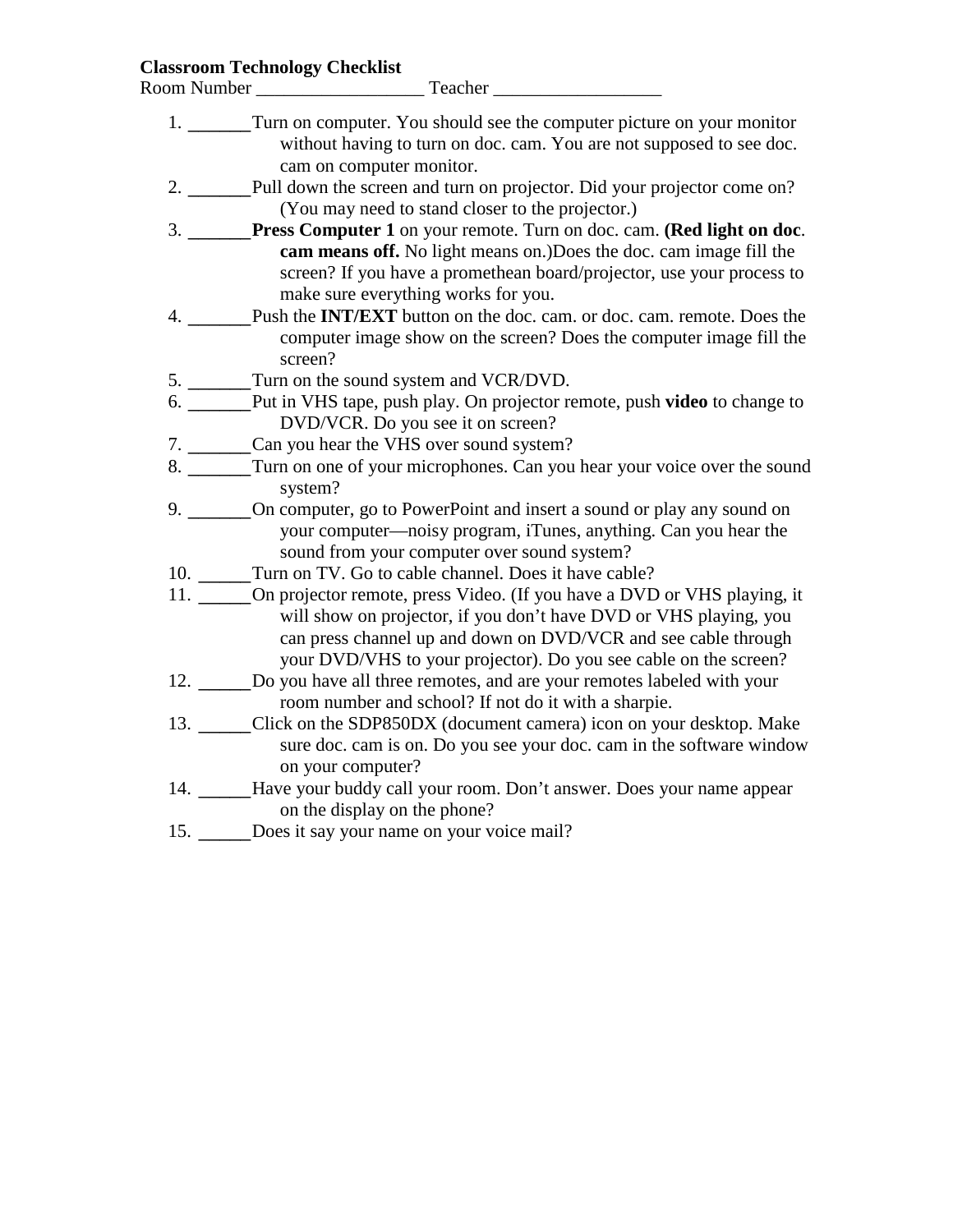Below is an overview for some of your equipment:

# Classroom Technology Equipment - BASICS

You have 3 remote controls…

1. Projector -NEC (smaller white remote) If you have a newer projector, please familiarize yourself with your remote.

2. Document Camera -Samsung (black remote)

- 3. DVD/VCR -SONY (grey longer one)
- 4. Make sure your room number is written on the back of each of the remotes.

# Computer:

### Power on and Login as usual

Projector: Use NEC remote (smaller white remote) to turn power on. Then, press "Comp1" button on the remote. This will cause either the document camera image or your computer screen image to be projected. (Toggle between Doc. Camera and Computer image by pressing "Int/Ext" button on the Document Camera remote.) Document Camera power must be on in order to project computer image to the big screen. – If you see a red light on at the front of the base of the document camera that means it is OFF. \*Turn off projector if you will not be using it for a period of an hour or more.

Reset Timer – Filter Hours (if you have a different projector, please use your remote to follow your projector's steps to reset the filter timer.)

Using remote:

- 1. Press "Menu"
- 2. Scroll down to "Reset"
- 3. Press "Enter"
- 4. Scroll down to "Clear Filter Hours"
- 5. Press "Enter"
- 6. Are you sure?
- 7. Arrow left to "Yes"
- 8. Enter
- 9. Press "Menu"

LAMP replacement cost for the projector is approximately \$400. Please use cable TV for instructional use only. Avoid after hours/weekend viewing of cable TV.

# Document Camera:

Turn Power On – Press power button on unit or use "Samsung" remote.

(Power must be on for the document camera image or the computer screen to be projected to the BIG screen!)

To toggle between the Doc Cam image and computer image showing on the screen press "Int/Ext" button on the document camera or on the remote. This "toggles" between Internal (document camera) and External (computer).

Test the zoom features and use the remote to turn off the "lamp" when you are not in use. You should be able to check from a desktop icon.